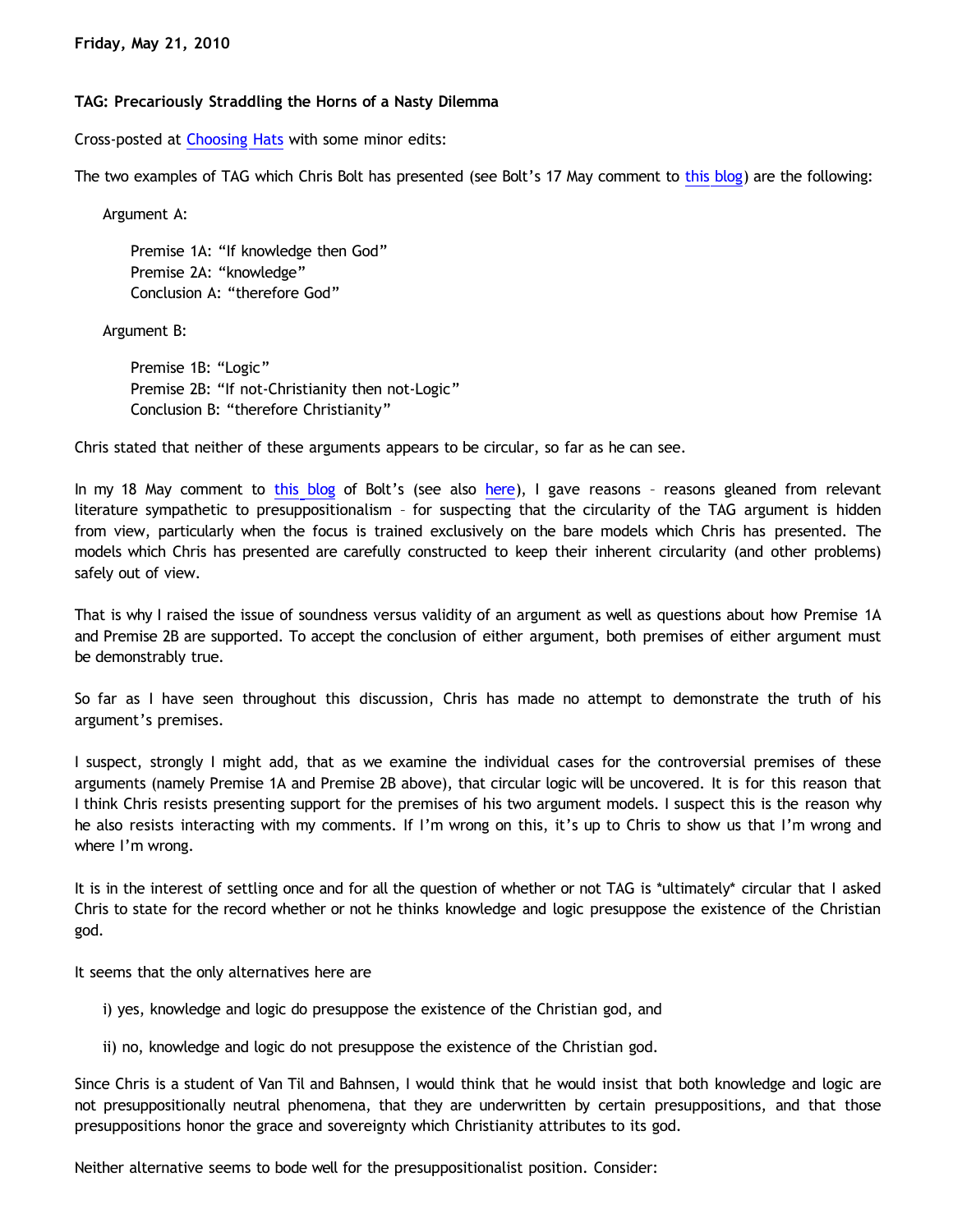If on the one hand knowledge and logic presuppose the existence of the Christian god, then Premise 1A and Premise 2B contain elements which assume the truth of their respective Conclusions A and B (the existence of the Christian god, or the truth of Christian theism, which assumes the existence of the Christian god), and thus the two models of TAG which Chris has presented are by definition circular.

If on the other hand knowledge and logic turn out not to presuppose the existence of the Christian god, then knowledge and logic are *at best* presuppositionally neutral, perhaps even anti-theistic (as I have argued on my website - see for example [here](http://katholon.com/Logic.htm) and here). Since presuppositionalism insists that neutrality is a form of self-deception, I'm guessing that Chris would not affirm this horn of the dilemma. But then he's faced with affirming the ultimate circularity of TAG.

It is because of this dilemma, and Van Til's adamant rejection of presuppositional neutrality, that the apologetic master rejected the latter alternative and stated explicitly that he would "prefer to reason in a circle to not reasoning at all" (*A Survey of Christian Epistemology*, p. 12).

So, Chris, how do you untangle this mess?

I'm glad these aren't my problems.

by Dawson Bethrick

Labels: [TAG](http://bahnsenburner.blogspot.com/search/label/TAG), [Theistic Arguments](http://bahnsenburner.blogspot.com/search/label/Theistic%20Arguments)

*posted by Bahnsen Burner at [10:45 AM](http://bahnsenburner.blogspot.com/2010/05/tag-precariously-straddling-horns-of.html)*

#### **25 Comments:**

#### [Justin Hall](http://www.blogger.com/profile/17804641315202800289) said...

You said it a long time ago, it is a poof, not a proof. Now I get why Rand called it evasion. At what point does it cease being a case of being mistaken and become dishonesty?

### [May 21, 2010 11:43 AM](http://bahnsenburner.blogspot.com/2010/05/432741320526458671)

### [C.L. Bolt](http://www.blogger.com/profile/15797112064238146744) said...

Why not come over to the site and interact with what is actually being discussed Justin? Dawson is complaining that, "Chris has made no attempt to demonstrate the truth of his argument's premises." Yeah, Chris does not need to, because that is not the topic of discussion in the post Dawson is responding to!

### [May 21, 2010 12:32 PM](http://bahnsenburner.blogspot.com/2010/05/4526829879411152813)

[NAL](http://www.blogger.com/profile/12244370945682162312) said...

This post has been removed by the author.

[May 21, 2010 8:27 PM](http://bahnsenburner.blogspot.com/2010/05/6736193991563958294)

[NAL](http://www.blogger.com/profile/12244370945682162312) said...

This post has been removed by the author.

[May 21, 2010 8:30 PM](http://bahnsenburner.blogspot.com/2010/05/3505104043666081752)

[NAL](http://www.blogger.com/profile/12244370945682162312) said...

I now think my previous comment is incorrect, so I'm deleting it.

[May 22, 2010 9:33 PM](http://bahnsenburner.blogspot.com/2010/05/2124538453822244740)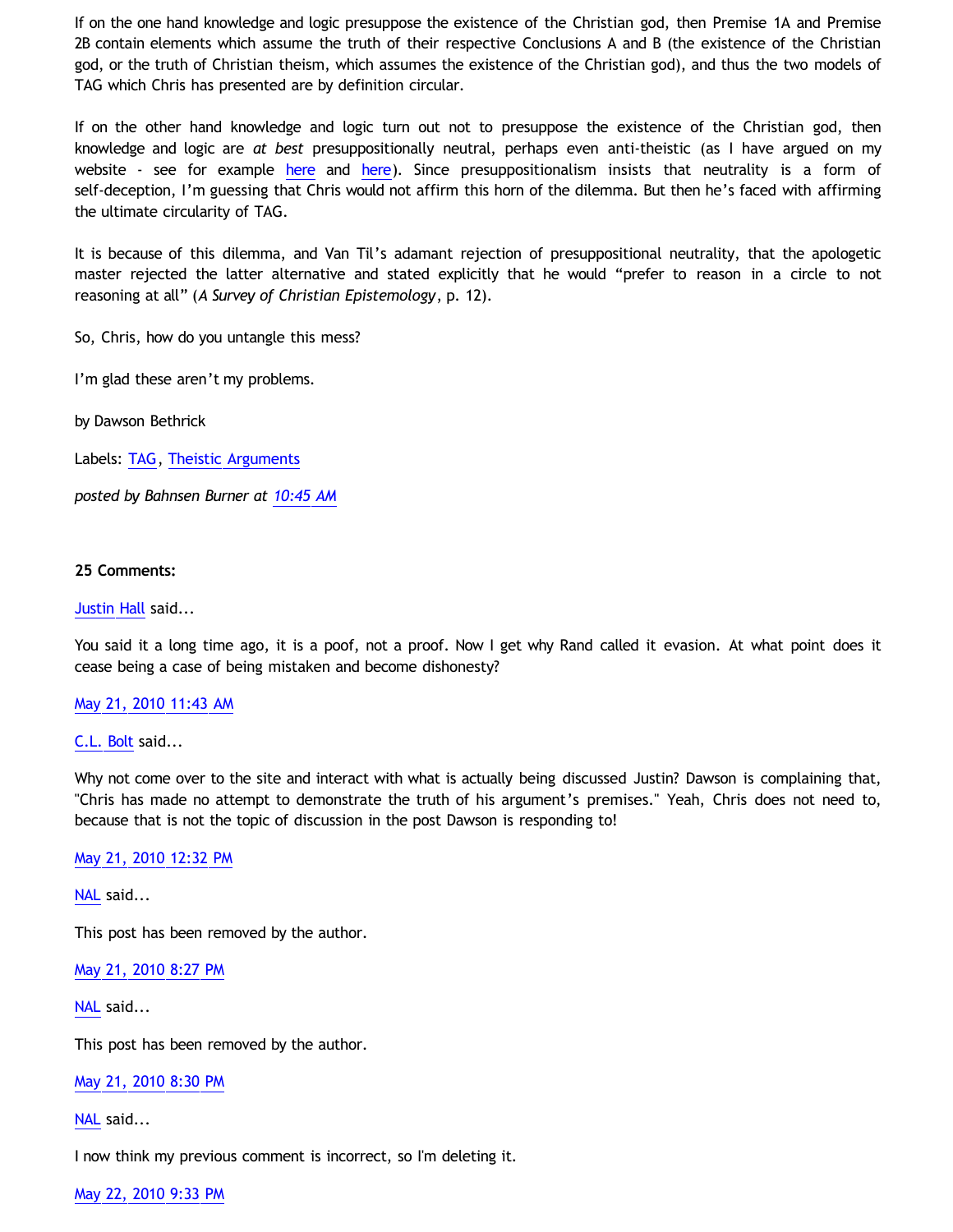[Martin](http://www.blogger.com/profile/17933545393470431585) said...

Premise 1A: "If knowledge then Gus the Magic Cosmic Hippo" Premise 2A: "knowledge" Conclusion A: "therefore Gus the Magic Cosmic Hippo"

Wow! This religion stuff is easy.

[May 24, 2010 3:55 AM](http://bahnsenburner.blogspot.com/2010/05/4099009303930138901)

[Dr Funkenstein](http://www.blogger.com/profile/03620894198842461714) said...

As you point out, Dawson, quite a large number of prominent presuppositionalists seem to have no problem conceding TAG (or at least presuppositionalism) relies on circularity - eg John Frame has a section in this article where he claims it is a necessity in all worldviews

[http://www.thirdmill.org/newfiles/joh\\_frame/PT.Frame.Presupp.Apol.1.html](http://www.thirdmill.org/newfiles/joh_frame/PT.Frame.Presupp.Apol.1.html)

He begins section 3, which addresses circularity, by saying in the 1st paragraph:

*Rather, the argument is circular in that it appeals to criteria of truth and rationality which are themselves Christian in that they accord with Christian presuppositions. But if that is true, then we are presenting an argument that assumes from the outset that Christianity is true; it assumes, in other words, the conclusion it attempts to prove.*

*Now normally "circular argument" is considered a fallacy. This particular type of circularity, however, I believe, is not a fallacy, but a necessity of human thought.*

and finishes it by saying:

*It seems to me, therefore, that far from being a fallacy, this sort of circular argument is necessary for anyone who seeks to argue on behalf of a broad world view, particularly one which includes distinctive criteria of rationality and truth.*

I'm curious to know if they extend this leeway to non-Christians as well, or just to views they happen to favour?

On a slightly tangential note, you mention the fact that presuppositionalism as a method states that neutrality is a pretense - interesting that adherents of this particular system of apologetics also state worldviews can be evaluated by appeal to internal coherence. While I don't disagree that internal coherence is important, it is also a principle that doesn't favour one worldview over another in principle i.e. it is a neutral means of evaluation. Furthermore, the demand that certain things be "accounted for" is also an external critique, not an internal one (someone who adopts a non-Christian worldview may feel that e.g. the law of non-contradiction needs no further justification or explanation and provides part of the foundation that their system rests on, and sees no reason why they should have to cater to the presuppostionalist's demands as to what does and does not need to be "accounted for" within their own worldview).

# [May 24, 2010 12:18 PM](http://bahnsenburner.blogspot.com/2010/05/4170492959524653192)

[C.L. Bolt](http://www.blogger.com/profile/15797112064238146744) said...

"You said it a long time ago, it is a poof, not a proof."

And now he's saying that it's circular. But how can something be a "poof" as opposed to a "proof" and still be correctly labeled "circular"?

"Premise 1A: "If knowledge then Gus the Magic Cosmic Hippo" Premise 2A: "knowledge" Conclusion A: "therefore Gus the Magic Cosmic Hippo"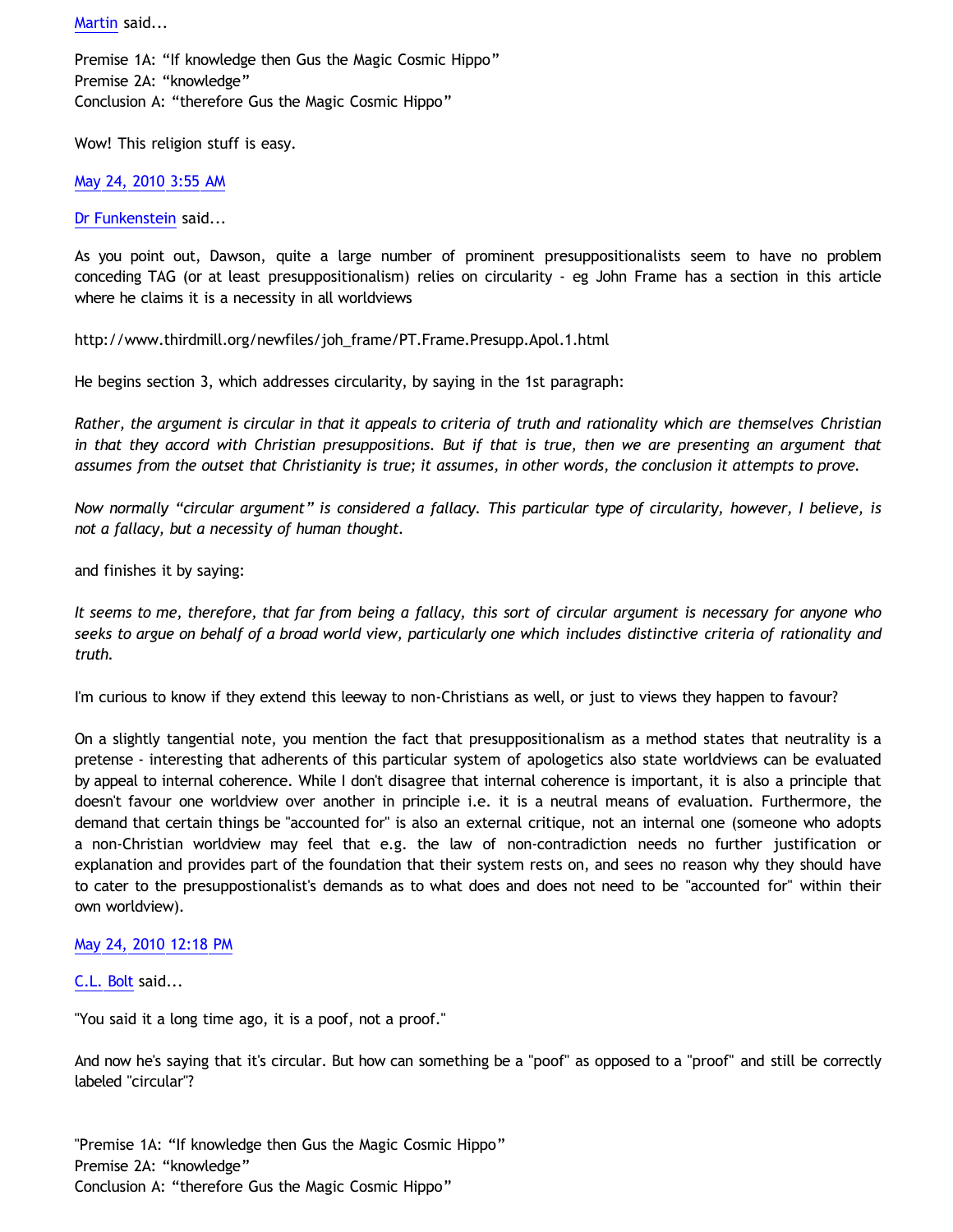Wow! This religion stuff is easy."

You did not demonstrate how TAG is both circular and unstated by giving your example of a different argument which is in fact neither circular nor unstated.

Are there any thinkers around here or just mockers?

[May 27, 2010 10:21 AM](http://bahnsenburner.blogspot.com/2010/05/2576041779544508970)

[Justin Hall](http://www.blogger.com/profile/17804641315202800289) said...

This post has been removed by the author.

[May 27, 2010 11:34 AM](http://bahnsenburner.blogspot.com/2010/05/6394560481595674739)

[Justin Hall](http://www.blogger.com/profile/17804641315202800289) said...

TAG is wrong on so many levels it is breath taking. Really the only thing you need to know is the whole thing is based on metaphysical subjectivism. It is an open and shut case of performative inconsistency. As for mocking, when full grown adults continue to carry on about their imaginary invisible friends as if they were real, and further take offence when they are not taken seriously, well what do you expect? Sorry for the run on sentence:)

[May 27, 2010 11:36 AM](http://bahnsenburner.blogspot.com/2010/05/1577631484661086883)

[HockeyDad](http://www.blogger.com/profile/06521889714489595024) said...

Do you believe Jesus Christ was "real"?

[May 27, 2010 7:11 PM](http://bahnsenburner.blogspot.com/2010/05/7379455781136028441)

[C.L. Bolt](http://www.blogger.com/profile/15797112064238146744) said...

"TAG is wrong on so many levels it is breath taking."

Your statement above is wrong on so many levels it is breath taking.

"Really the only thing you need to know is the whole thing is based on metaphysical subjectivism."

Really the only thing one needs to know is that your whole worldview is based on metaphysical subjectivism.

"It is an open and shut case of performative inconsistency."

Your comments are open and shut cases of performative inconsistency.

"As for mocking, when full grown adults continue to carry on about their imaginary invisible friends as if they were real, and further take offence when they are not taken seriously, well what do you expect?"

When young people on the Internet continue to carry on without any argument whatsoever about how the vast majority of all people who have ever lived have supposedly believed in imaginary invisible friends as if they were real and imagine that others are taking offense at it when they're actually just disappointed in how fundy atheists preach but don't argue what else should they expect but to be called out on it?

See? I can do it too. One should be concerned when one is afraid to think.

# [May 27, 2010 10:04 PM](http://bahnsenburner.blogspot.com/2010/05/1462082219956653312)

## [openlyatheist](http://www.blogger.com/profile/03799132607816184980) said...

Some intensely interesting discussion going on in that thread.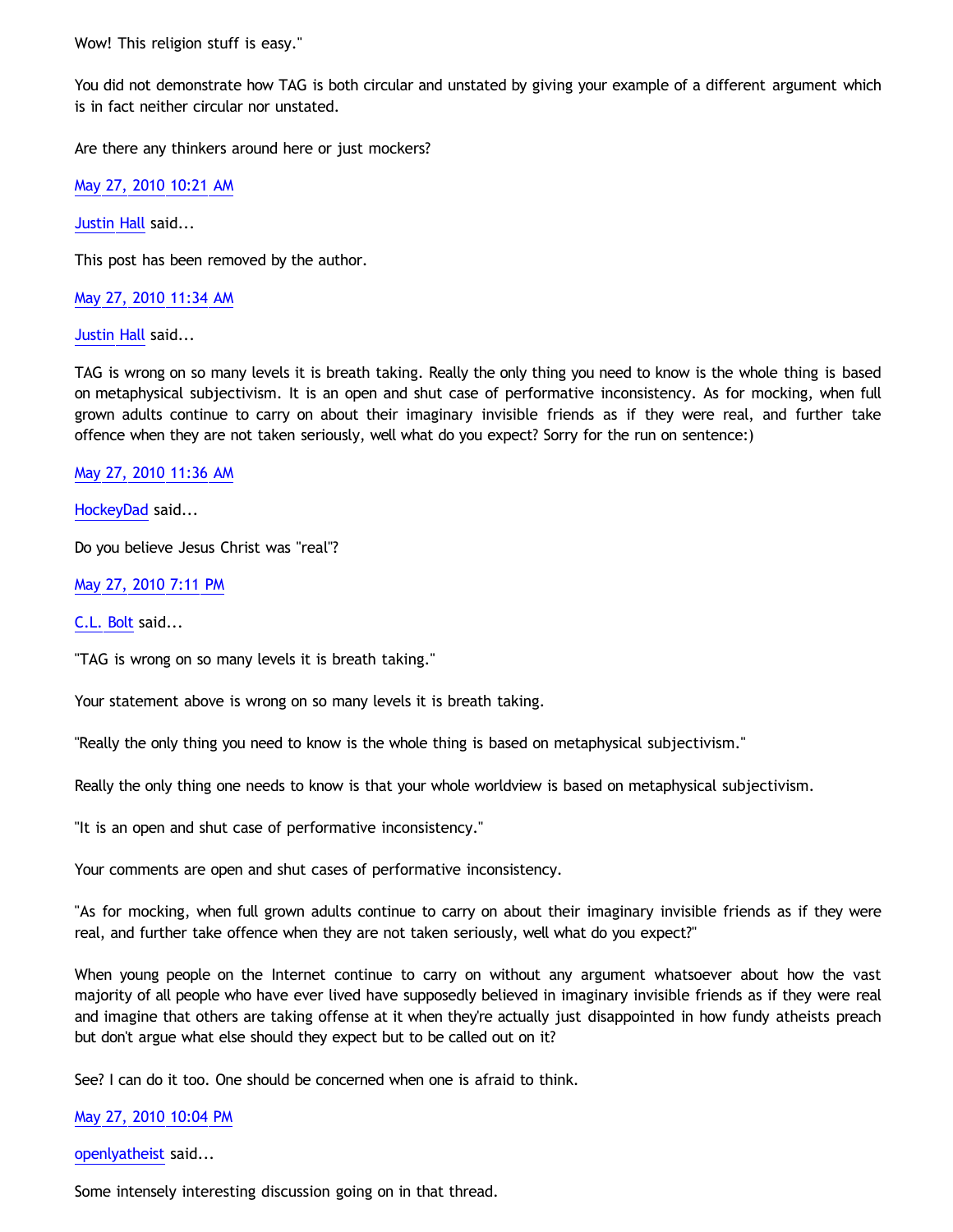Dawson asked: "Do you think TAG's conclusion should be accepted on someone's say so? Yes or no?"

Bolt responded: "If that someone is God, yes."

If only God had a blog!

Bolt further stated: "If that someone is not God and presents TAG as a sound argument, yes."

So God is exempt from the requirement of sound argumentation that we mortals bear? Telling.

# [May 27, 2010 11:31 PM](http://bahnsenburner.blogspot.com/2010/05/5016341147741899546)

[Justin Hall](http://www.blogger.com/profile/17804641315202800289) said...

@HockeyDad

I don't think the question as to weather I believe Jesus was real or not is important. The important question is weather I believe he was the son of god or not. As an atheist of course I do not. This does not preclude there having once been a man called Jesus who was murdered by the Romans for his trouble.

#### @Chris Bolt

Hey there Chris, got a question for you, in the parlance of the primary argument from existence, or Rand's terminology, do you know what metaphysical subjectivism and metaphysical objectivism mean?

### [May 28, 2010 12:24 AM](http://bahnsenburner.blogspot.com/2010/05/3738460034389339968)

[The Secular Walk](http://www.blogger.com/profile/08342572056569966450) said...

@ Mr. Bolt

I'm extremely baffled at how you can NOT see how your articulation of TAG is circular.

The middle premise does not substantiate in any way, the initial claim in {P1}. That makes the argument a failure, being a fallacy of Begging the Question and a Non-Sequitur.

### [May 28, 2010 2:04 AM](http://bahnsenburner.blogspot.com/2010/05/4925476966161510307)

[Bahnsen Burner](http://www.blogger.com/profile/11030029491768748360) said...

Yes, it's quite baffling, especially when Chris has gone on the record to affirm that both knowledge and logic \*presuppose\* the existence of the Christian god, and then presents an argument which seeks to draw the conclusion that the Christian god exists from a premise which contains an element which he says \*presupposes\* the existence of the Christian god.

That's faith for you. It's very effective when it comes to blinding a person to the facts.

I've posted another comment responding to Chris Bolt [here](http://www.choosinghats.com/?p=1207) (comment #56).

Regards, Dawson

[May 28, 2010 10:57 AM](http://bahnsenburner.blogspot.com/2010/05/1287051715255473549)

[Bahnsen Burner](http://www.blogger.com/profile/11030029491768748360) said...

HockeyDad asked:

"Do you believe Jesus Christ was 'real'?"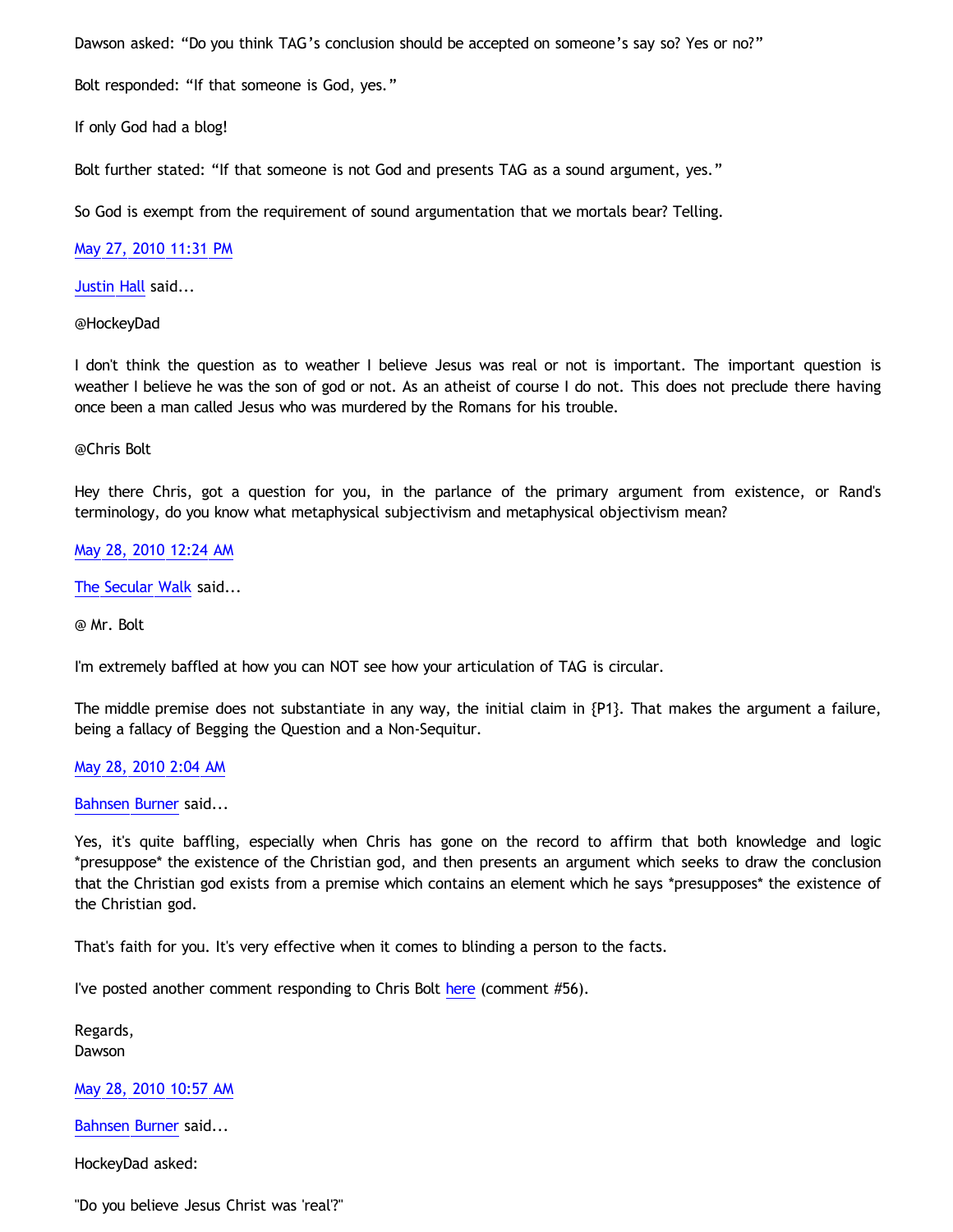No, HockeyDad, I don't believe that Jesus Chris was real. My view is that the the Jesus of the gospel stories is a concoction of early legends, a position which I've defended on my blog - see my label [Christian legends](http://bahnsenburner.blogspot.com/search/label/Christian%20Legends). Here you'll find a wide assortment of reasons and arguments for my position on the matter, if you're interested in pursuing the question.

Regards, Dawson

[May 28, 2010 11:35 AM](http://bahnsenburner.blogspot.com/2010/05/6155823564075845931)

[The Secular Walk](http://www.blogger.com/profile/08342572056569966450) said...

@Dawson Bethrick

What is the name of the online paper where you articulate why you hold the position that Jesus Christ was not real? Is it called ("A Response to Josh Ratliff on the "Creed" in I Corinthians 15").

I'd like to read it to see if you are right. Christians generally consider Jesus Mythicists to be quacks, which is why I accept that Jesus was a real person, just not Divine or supernatural. If I read your reasons, perhaps I'll change my position.

[May 28, 2010 4:21 PM](http://bahnsenburner.blogspot.com/2010/05/5959823824780098851)

[Bahnsen Burner](http://www.blogger.com/profile/11030029491768748360) said...

The Secular Walk: "What is the name of the online paper where you articulate why you hold the position that Jesus Christ was not real?"

I've got a number of blogs dedicated to this, which is why I provided a link to a label rather than to a specific blog entry. Many of my blogs on this matter were posted in 2008. The best way to find them is to go to my [Year Four](http://bahnsenburner.blogspot.com/2009/03/incinerating-presuppositionalism-year.html) [archives](http://bahnsenburner.blogspot.com/2009/03/incinerating-presuppositionalism-year.html) and look for blogs #151 through #163, all of which address various aspects of the legend theory as I have come to adopt it. There's a lot of debate in the comments sections of these blogs between myself and a Christian named David Parker, who tried to challenge my position. You may find these debates interesting. They are also in my [blog archives](http://www.katholon.com/ip.htm) if you'd prefer to read them in PDF format (look for the same entry numbers).

The Secular Walk: "Christians generally consider Jesus Mythicists to be quacks, which is why I accept that Jesus was a real person, just not Divine or supernatural."

That's a terrible reason to "accept that Jesus was a real person." Are you afraid of what Christians will say about you?

Also, keep in mind that HockeyDad was asking about "Jesus Christ," not simply "Jesus." The two are not exactly the same. By "Jesus Christ" I take HockeyDad to be referring to the character portrayed in the gospel narratives, which I consider legendary. There may have been a \*man\* named Jesus living around the time, but this is compatible with the legend theory that I have defended.

Hope that helps!

Regards, Dawson

[May 28, 2010 4:58 PM](http://bahnsenburner.blogspot.com/2010/05/3666083320426015592)

[HockeyDad](http://www.blogger.com/profile/06521889714489595024) said...

Dawson & Justin: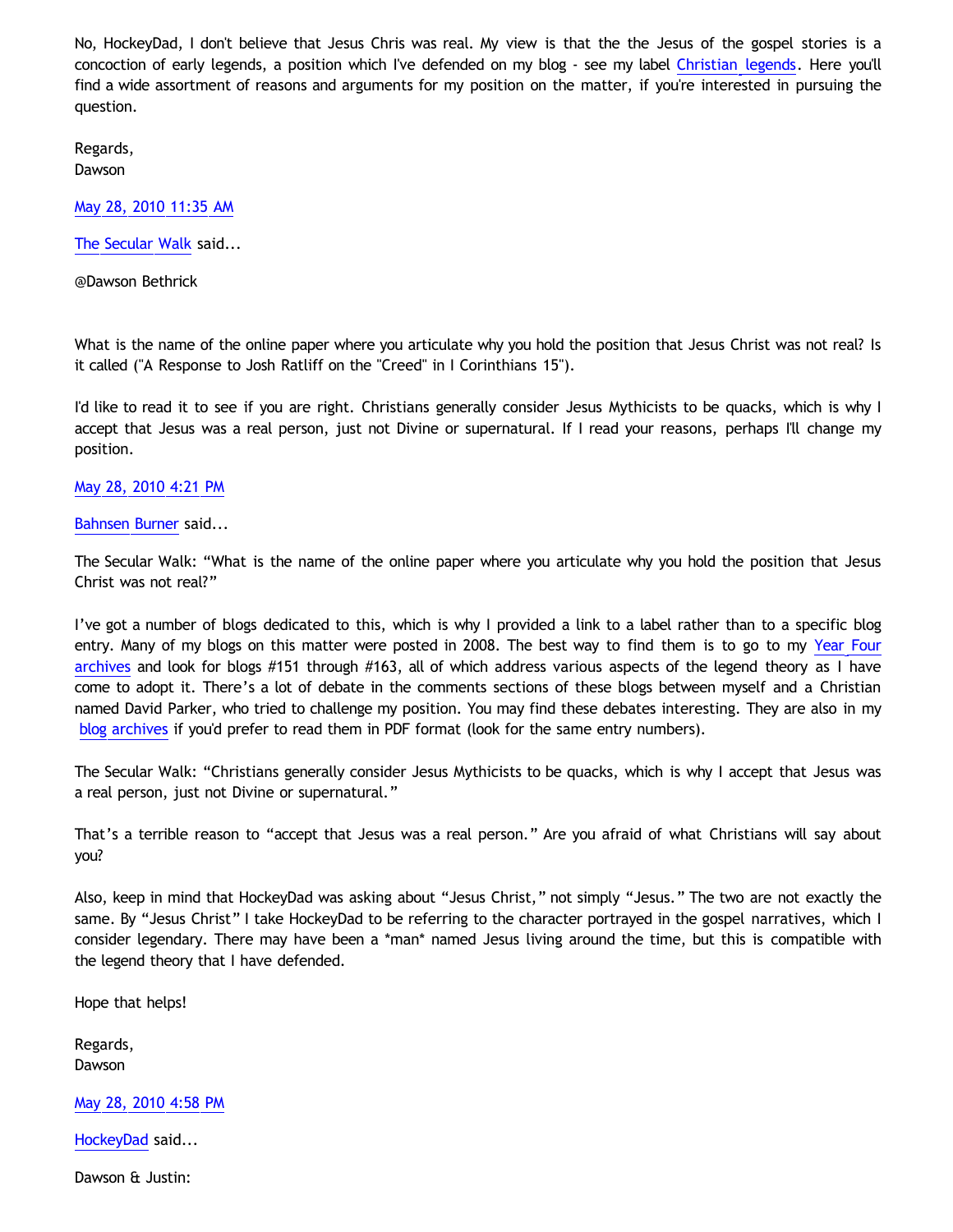Thank you for the additional information...I will read it. And yes, I was referring to Jesus Christ and not simply "Jesus".

Regards,

HockeyDad

[May 28, 2010 7:38 PM](http://bahnsenburner.blogspot.com/2010/05/5630224772296695969)

[The Secular Walk](http://www.blogger.com/profile/08342572056569966450) said...

Thanks for the response Dawson. I appreciate your time. I will try to read those entries.

[May 29, 2010 4:46 PM](http://bahnsenburner.blogspot.com/2010/05/6690429583375118776)

[The Secular Walk](http://www.blogger.com/profile/08342572056569966450) said...

@Dawson Bethrick

Amazing Intellectual cowardice on the part of Mr. Bolt. I directly asked him and Nick to give a logical account of why logic/knowledge necessitates God. Mr. Bolt disappears soon after(presumably because of Memorial holiday...conveniently), and Nick decides to wallow in irrelevant nonsense rather then answer the challenge. When Mr. Bolt comes back, does he take the time to substantiate his claims and position? Of course not. He decides to close the thread totally.

Disgusting. And this is after Mr. Bolt decided to give me a backhanded insult by telling me to go read introduction to logic by Copi.

# [June 01, 2010 12:04 PM](http://bahnsenburner.blogspot.com/2010/05/1957892459484076516)

# [Bahnsen Burner](http://www.blogger.com/profile/11030029491768748360) said...

Yes, you're right, Secular. Chris loves to repeat the slogans which spill out of the presuppositional playbook. But when it comes to defending them and answering criticisms of presuppositionalism, he tends to find better things to do (such as trifle over petty issues or simply dispatch himself into the tall grass). It seems that if there were good reasons to suppose that knowledge and logic presuppose the Christian god, we'd have seen some genuine substance on the point by now.

I've already addressed these matters in great detail on my blog and on my website. For instance, in the case of the claim that logic presupposes the Christian god, see my multi-pronged exposition [Does Logic Presuppose the Christian](http://www.katholon.com/Logic.htm) [God?](http://www.katholon.com/Logic.htm) In this paper, which was assembled from several blog entries that I posted in the summer of 2009, I critically examine the presuppositionalist viewpoint, exposing numerous confusions and conflicts in the treatment of logic which various presuppositionalist sources offer. Then I develop four significant reasons why logic cannot presuppose the Christian god (each of which alone I think is more than sufficient to put the whole matter to rest). I've not seen any responses to this, and yet we keep hearing presuppositionalists claim that there couldn't be any logic unless their god exists.

Similarly for the claim that knowledge presupposes the Christian god. See my examination of Joshua Whipps' "case" for "the Triune God of the Scriptures" as the "basis" for knowledge [here.](http://katholon.com/RK.htm)

I've also raked Bolt over the coals on induction. See for instance my five-parter [Bolt's Pile of Knapp](http://katholon.com/Bolts-Pile-of-Knapp.htm).

Presuppositionalists typically like to pretend that their objections against non-Christian worldviews are unanswerable, all the while ignoring responses like mine and hoping they'll just disappear.

So, it's nothing new.

Regards, Dawson